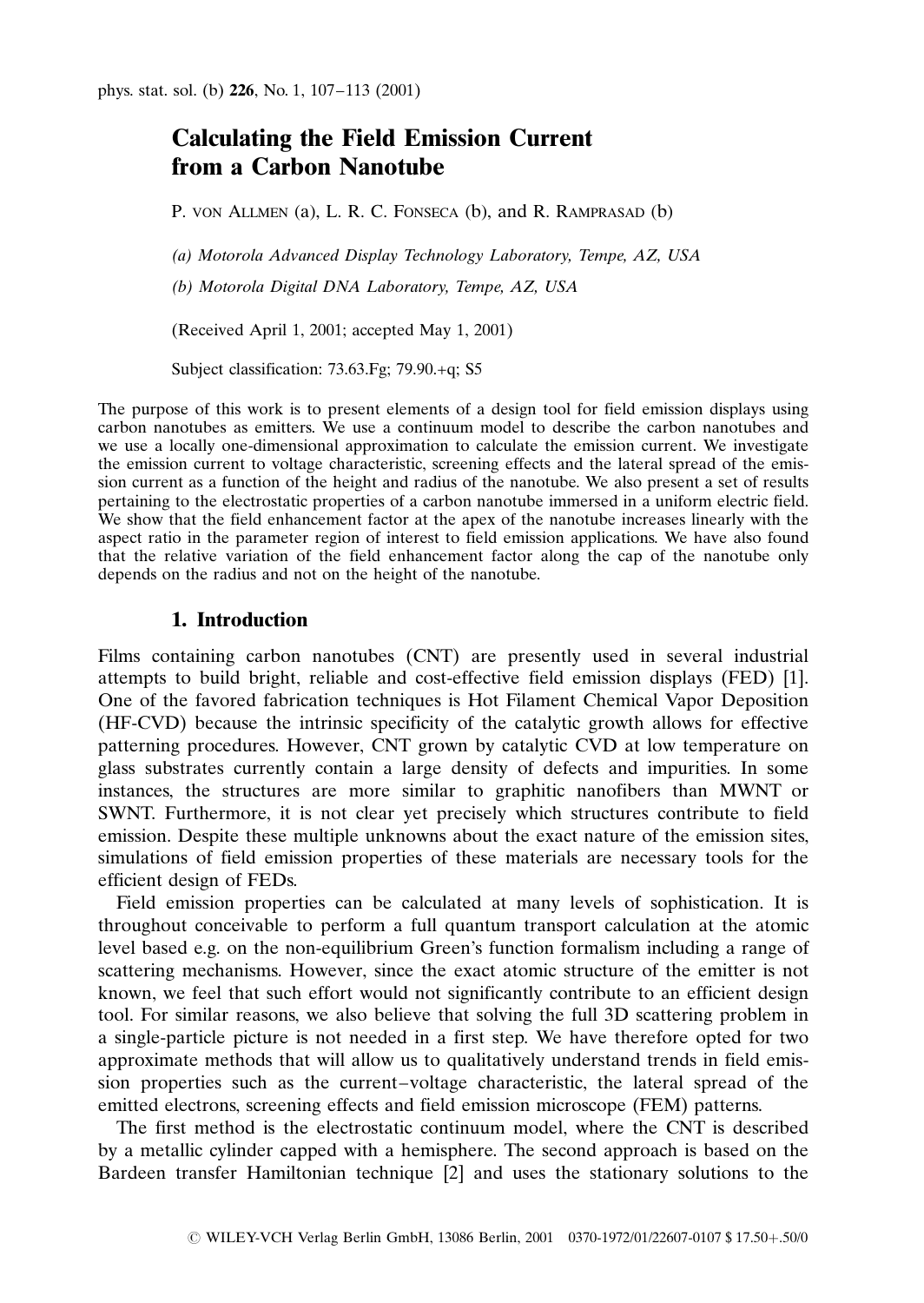Schrödinger equation to evaluate the emission current. The latter method allows for an atomic level calculation whereas the former one approximates the CNT with a continuum. In the following sections we will describe the electrostatic continuum model and present some illustrative results. We have described the Bardeen transfer Hamiltonian method more in detail in Ref. [3] and further work is still in a development stage.

## 2. The Electrostatic Continuum Model

As mentioned earlier, we approximate the CNT with a perfectly conductive cylinder with a hemispherical cap. We believe that this approximation will capture the essence of the electrostatic features that would also result from more sophisticated calculations. We will study trends in the current–voltage characteristic, in the spread of the emission current and in the screening effects as the height and radius of the CNT are varied.

The emission of the electrons is determined by the electric field distribution around the CNT. As mentioned in earlier works [4], the barrier width and shape vary along the cap where most of the emission is taking place. In order to calculate the field emission current the first step is therefore to solve the electrostatic boundary value problem. We have chosen the boundary element method, which is well suited for systems with large aspect ratios.

The boundary element method is based on Green's theorem in 3D and the electrostatic potential  $\Phi(r)$  is given by the following expression:

$$
\Phi(r) = \oint_{\partial\Omega} (\mathrm{d}\sigma' \cdot \nabla' \Phi(r')) G(r, r') - \oint_{\partial\Omega} (\mathrm{d}\sigma' \cdot \nabla' G(r, r')) \Phi(r'),
$$
  

$$
G(r, r') = \frac{1}{4\pi |r - r'|},
$$

where  $G(r, r')$  is the 3D Green's function for the Laplace equation. The boundary of the simulation cell  $\partial\Omega$  is then discretized by using the Delaunay triangulation algorithm [5] and the above equation becomes an algebraic expression. If  $r$  is taken on the boundary  $\partial\Omega$  and if we use Dirichlet boundary conditions, the electric field on the boundary is obtained by solving a set of linear equations. Once the electric field is known on the boundary, the electrostatic potential at any location within the simulation cell is given by a summation over the boundary elements.

In principle, the emission current within the single-particle framework is obtained from the 3D scattering matrix. However, since the emission is mainly occurring in the apex region of the cap we believe that a locally 1D approximation will yield meaningful results. Within this approximation, the current at each boundary element is computed according to the following expression:

$$
I_n = \int_{E_c}^{\infty} T_n(E) F(E) dE,
$$

where  $F(E)$  and  $T_n(E)$  are the supply function and the transmission coefficient, respectively. The total emission current is obtained by summing the contributions of all boundary elements.

We use the following supply function, which is identical to the one for a flat metallic surface:

$$
F(E) = \frac{emk_{\rm B}T}{2\pi^2\hbar^3} \ln\left(1 + e^{\frac{E-\mu}{k_{\rm B}T}}\right).
$$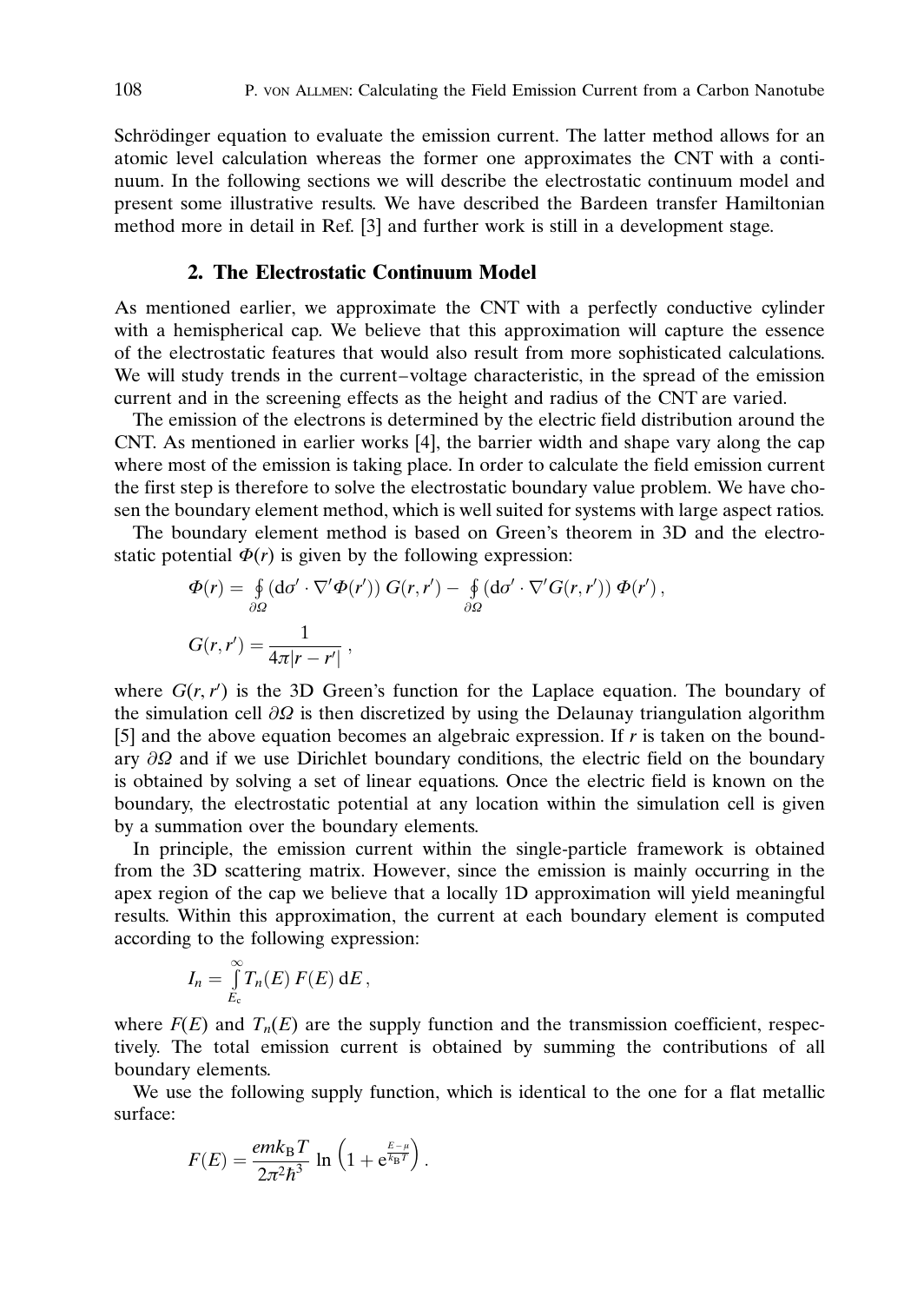In this model, the CNT is described by a parabolic band with mass m and band edge  $E_c$ and by a chemical potential  $\mu$ . Such a description neglects peculiarities of the CNT density of states that, however, are only incompletely known for the emitters in a FED film. We therefore believe that this model is sufficiently accurate to calculate the trends mentioned in the Introduction.

The transmission coefficient  $T_n(E)$  for each boundary element is obtained from the solution of the 1D Schrödinger equation with open boundary conditions. The potential barrier is obtained by calculating the electrostatic potential along the direction perpendicular to the boundary element. The numerical method is described in Ref. [6].

The image charge potential is introduced within the following approximations. For a flat metallic surface it is well know that the classical image charge potential contributes a  $-e^2/16\pi\varepsilon_0(x+x_0)$  term to the potential energy barrier, where  $x_0$  is the location of the plane defining the image charge distribution. For a curved surface, the image charge effect is reduced and in general no analytical expression is available. In order to assess the effect of curvature we will compare calculations using the flat surface potential with calculations using the image potential for a sphere of radius  $R$ , which is given by the following expression [7]:

$$
\varPhi_{\rm im}(r)=-\frac{\text{Re}^2}{8\pi\varepsilon_0\left(r^2-R^2\right)}\,.
$$

### 3. Results and Discussion

As mentioned in the Introduction, we will present a set of results that determine trends when the height H and radius R of the CNT are varied. Figure 1 displays the maximum field enhancement factor as a function of the aspect ratio H/R. The maximum field enhancement factor  $\beta_{\text{max}}$  is defined as the ratio of the field at the apex of the CNT to the parallel plate field, which is the ratio of the voltage drop between the lid and the bottom of the simulation box divided by the height of the box. We see that  $\beta_{\text{max}}$  increases linearly with the aspect ratio with a slope 0.6. The linear behavior is expected



Fig. 1. Field enhancement factor as a function of the aspect ratio. The slope of the linear fit is 0.6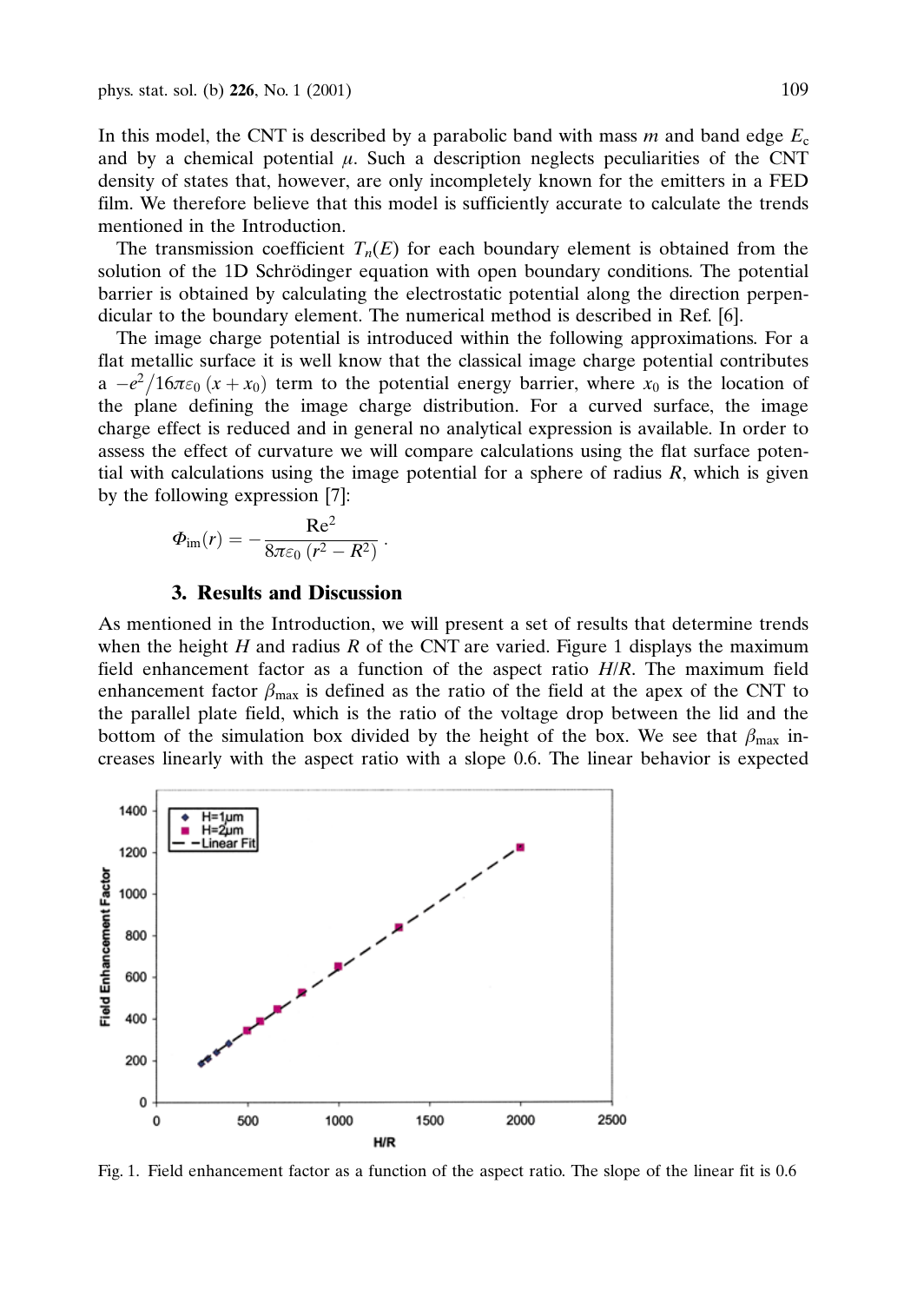

Fig. 2. Relative field enhancement factor as a function of the distance to the axis of the CNT

to be valid only for midrange values of the aspect ratio, which is the relevant region for most field emission applications.

Figure 2 shows the relative variation of the field enhancement factor as a function of the distance to the axis of the CNT scaled by the radius. Each dot represents the field enhancement for one boundary element on the cap. The scattering of the results is a numerical artifact due in part to the unequal sizes of the elements. We found that the shape of the curve does not depend on the height of the CNT within the range of aspect ratios considered in Fig. 1. We observe that the decrease from the apex to the edge of the cap is approximately 30%. Since the dependence of the emission current on the electric field is exponential the current emitted by boundary elements at the edge of the cap is several orders of magnitude smaller than the current at the apex.

Figure 3displays the potential barrier (with and without image charge potential) plotted perpendicularly to the apex of a typical CNT. As already pointed out by several authors [4], the magnitude of the electric field, which is the negative derivative of the



Fig. 3. Shape of the potential barrier plotted perpendicularly to the boundary element at the apex of a CNT with (solid line) and without (dashed line) image charge potential. The work function is  $W = 4.7$  eV, the height and radius of the CNT are  $H = 2 \mu m$  and  $R = 2$  nm, respectively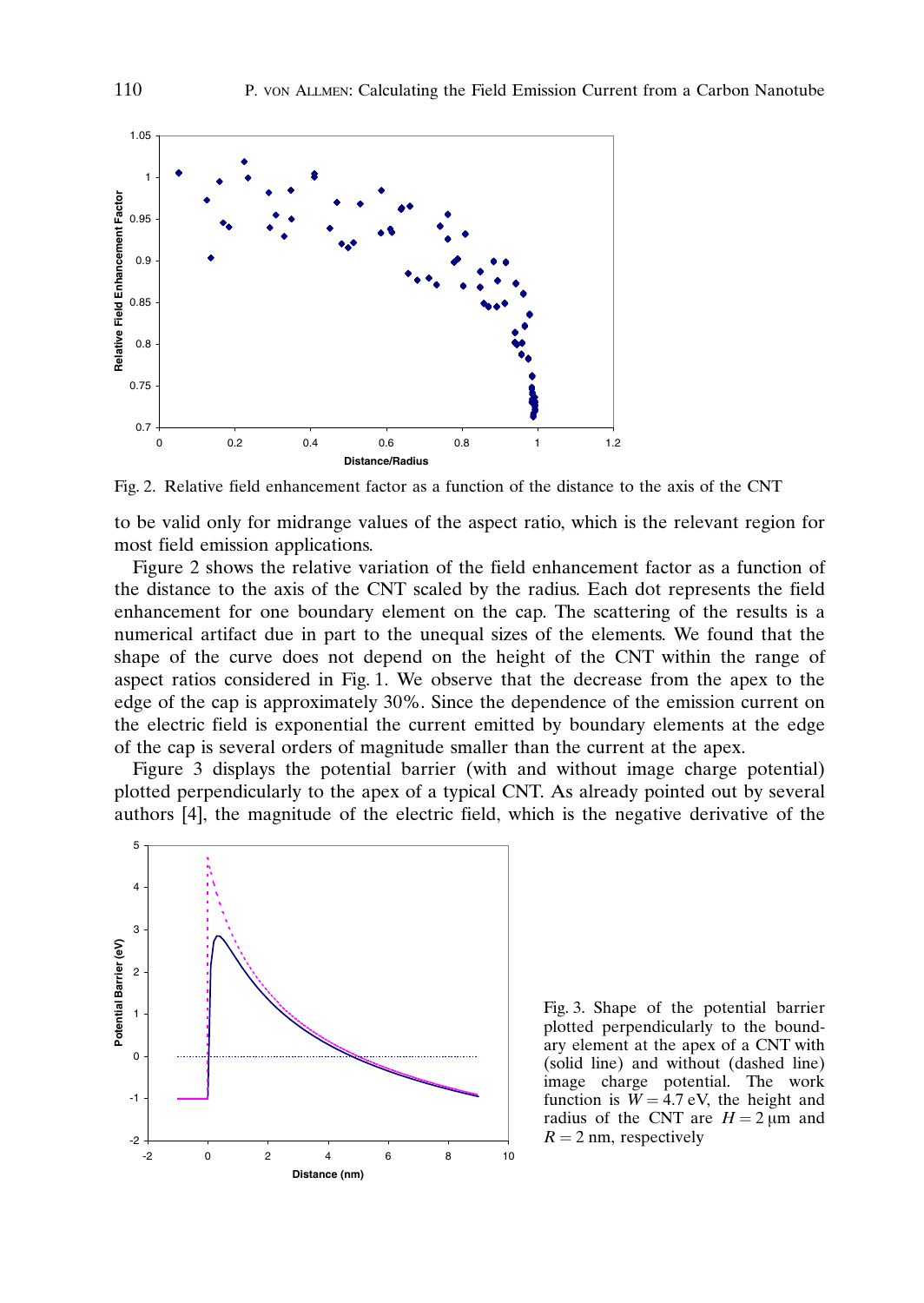

Fig. 4. Emission current from a CNT  $(H = 2 \mu m, R = 2 \mu m)$  as a function of the parallel plate field with three different options for the image charge potential

curve in Fig. 3, decreases as the distance to the apex increases. For this reason it is important to use the actual barrier to accurately calculate the field emission current. Indeed, a triangular barrier using the electric field at the surface would lead to a considerable overestimate of the emitted current.

Figure 4 displays the current–voltage characteristic for a CNT with height  $H = 2 \mu m$  and radius  $R = 2 \mu m$ . The results of three calculations are compared. A barrier without image charge potential is used in the first calculation. In the second and third calculations, the image charge potential for a flat surface and for a sphere of radius  $R$ , respectively, are used. The difference between the two flavors of image charge potential is very small compared to the difference to the case without image charge effects. This result agrees with earlier calculations [4] and we believe that it is acceptable to use the image charge potential for a flat surface in further calculations. We have also parameterized the  $I-V$  curves with a formula that extends the Fowler-Nordheim formula to CNT emitters; these results will presented in another publication.

One of the issues in producing CNT films for FED applications is the mutual screening of neighboring CNT that reduces the field enhancement factor. Nilsson et al. [8]



Fig. 5. Emission current density from a hexagonal array of CNTs as a function of their separation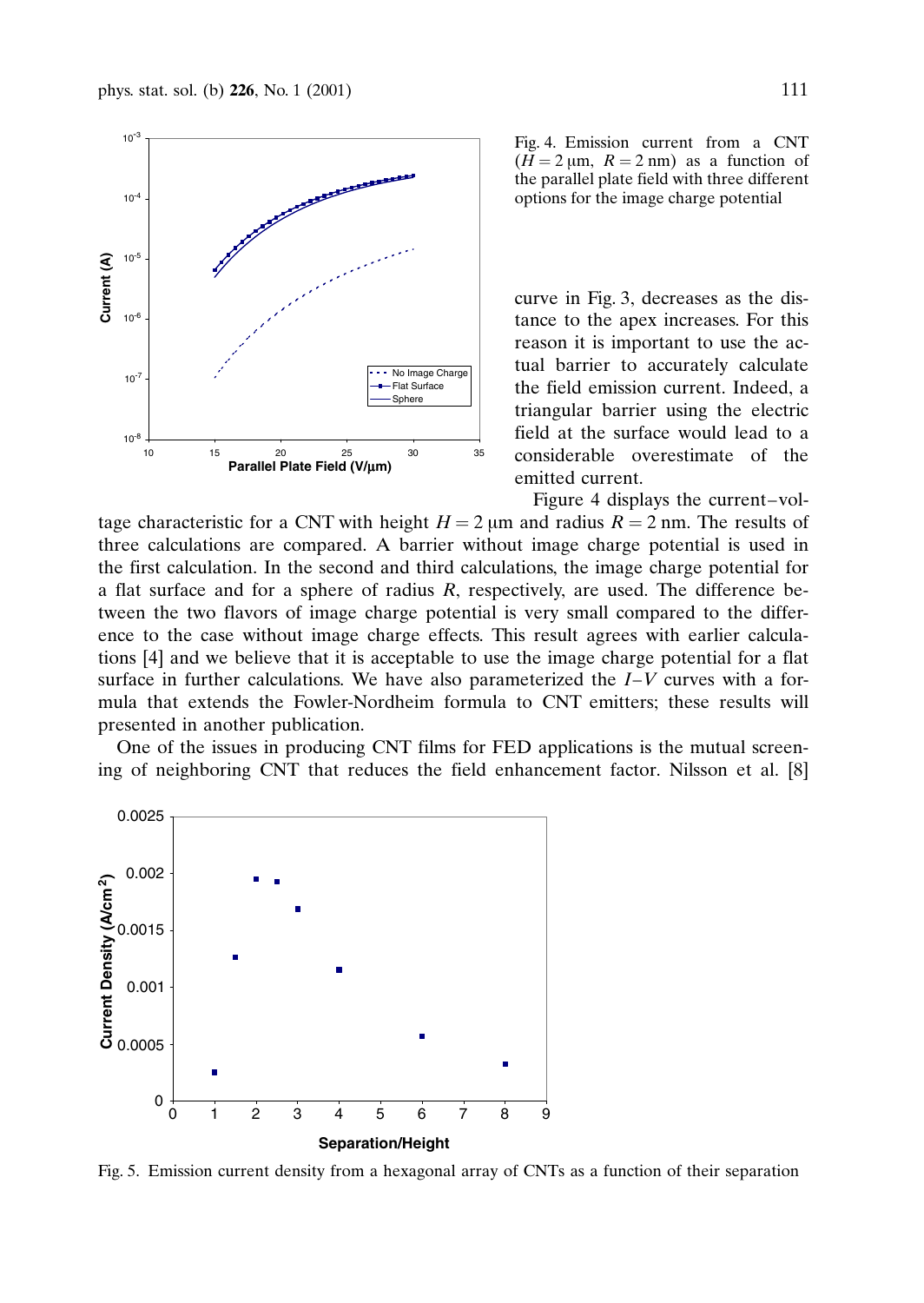

Fig. 6. Diameter of the emission spot for an anode to cathode separation of 0.7 mm

have recently presented experimental results on screening effects correlated with 2D simulations. In Fig. 5 we present the current density as a function of the separation between CNTs arranged on a hexagonal lattice and oriented perpendicularly to the surface. The height of the CNTs is  $H = 0.5 \mu m$ . As already mentioned in Ref. [8], the current density features a maximum that results from two opposing trends. The first trend is that the field at the apex of the CNT and hence the emitted current increase as the separation increases because the screening effects fade away. The second trend is that the current density decreases as the separation increases because the number of CNT per unit area decreases. It should be noted that the rising slope is dominated by the exponential dependence of the emission current on the electric field whereas the decreasing slope is determined by the area term in the denominator of the current density expression.

The final issue that we address is the lateral spread of the emitted electrons. This parameter is of great importance when building a FED because it determines the spot size on the phosphorescent anode and ultimately the size of the pixel. Figure 6 displays the diameter of the spot as a function of the height of the CNT for a cathode to anode separation of 0.7 mm. Two of the three curves are for CNTs with two different radii and for the same parallel plate field; the spot diameter in these two cases increases approximately at the same rate with the CNTs with the smaller radii yielding a slightly larger spot size. The lateral spread is determined by the region in which the electric field has a finite lateral component that causes an increase of the lateral velocity. While it can be argued that it is the magnitude of the electric field in this region that determines the increase of the spot size we have shown that it is its extension that is the dominant factor. The third curve in Fig. 6 supports this statement. If for each height the voltage is adjusted so that the emitted current is the same, the spot size still increases with the CNT height. A plot of the electric field lines shows that the reason for this increase mainly lies in the increase of the size of the region where the electric field has a finite lateral component.